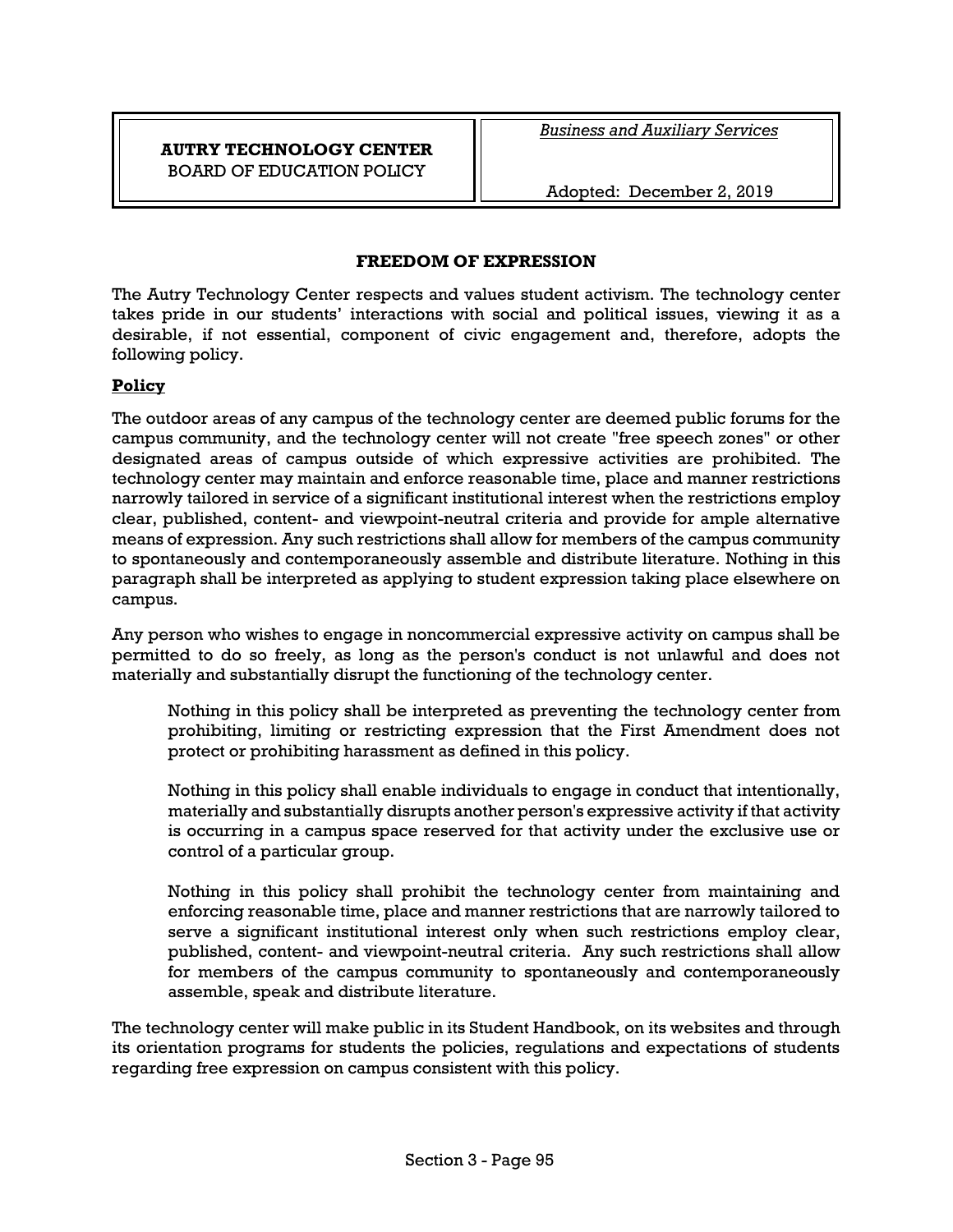The technology center will develop materials, programs and procedures to ensure that those persons who have responsibility for discipline or education of students, including but not limited to administrators, campus police officers, and instructors, understand the policies, regulations and duties of the technology center regarding free expression on campus.

## **Reporting Requirement**

By December 31st each year, the technology center will public post on its website and submit to the Governor and Legislature a report that details the course of action implemented to comply with the provisions a report which details the course of action implemented to be in compliance with the requirements of 70 O.S. §2120. A report shall also be submitted in the instance of any changes or updates to the chosen course of action. The report provided on the website shall be:

- a. Accessible from the technology center's website home page by use of not more than three links;
- b. Searchable by key words and phrases; and
- c. Accessible to the public without requiring registration or use of a user name, password or another user identification.

The technology center's report will include the following information:

- a. a description of any barriers to or incidents of disruption of free expression occurring on campus, including but not limited to attempts to block or prohibit speakers and investigations into students or student organizations for their speech. The description shall include the nature of each barrier or incident, as well as what disciplinary action, if any, was taken against members of the campus community determined to be responsible for those specific barriers or incidents involving students without revealing those students' personally identifiable information, and
- b. any other information the technology center deems valuable for the public to evaluate whether free expression rights for all members of the campus community have been equally protected and enforced.

In the event the technology center is sued for an alleged violation of First Amendment rights, a supplementary report, with a copy of the complaint or amended complaint, will be submitted to the Governor and the Legislature within thirty (30) days.

#### **Definitions**

"Campus community" means students, administrators, faculty and staff at the technology center and their invited guests;

"Expressive activities" include, but are not limited to, any lawful verbal, written, audio-visual or electronic means by which individuals may communicate ideas to one another, including all forms of peaceful assembly, protests, speeches and guest speakers, distribution of literature, carrying signs and circulating petitions.